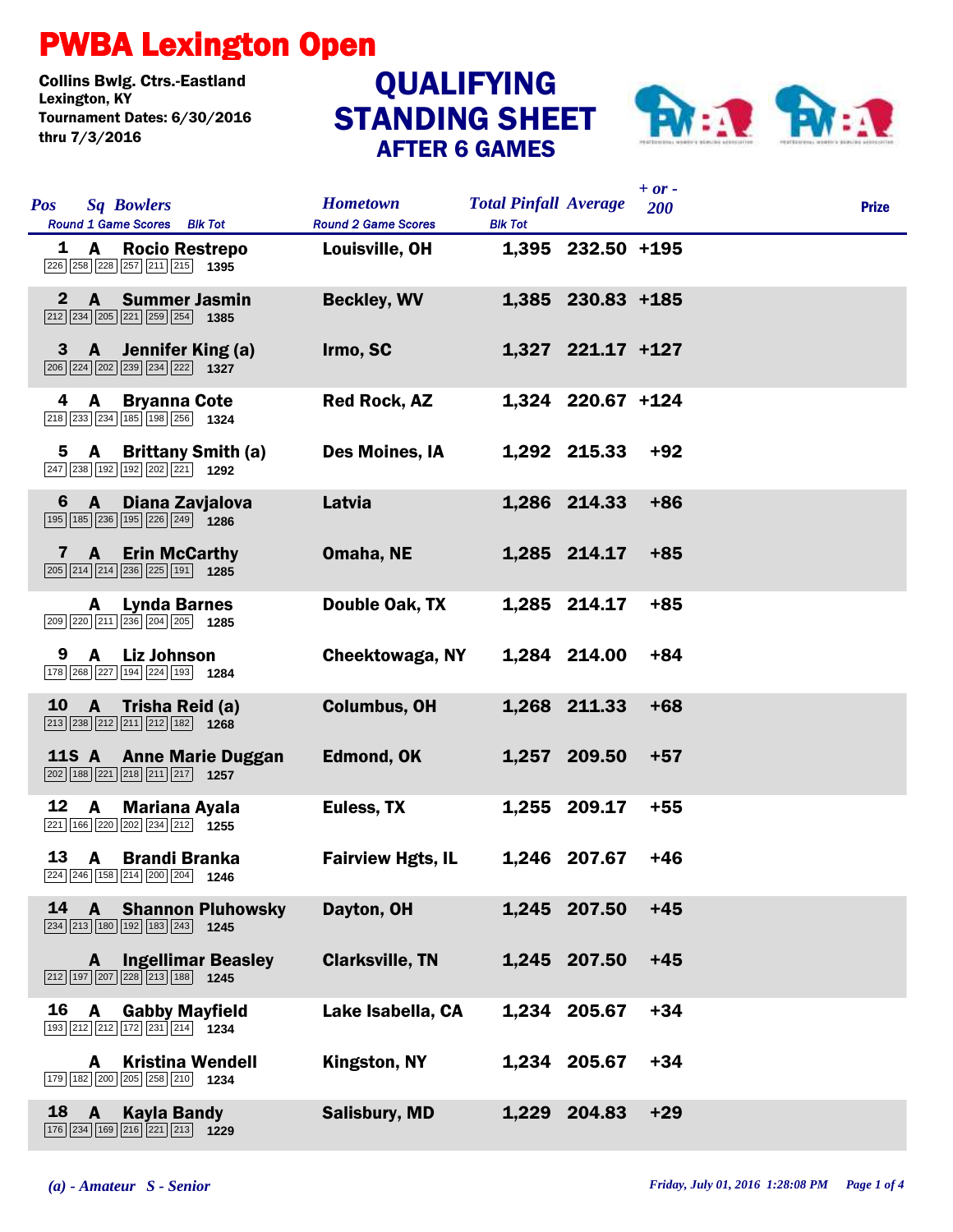| Pos |                      | <b>Sq Bowlers</b><br>Round 1 Game Scores Blk Tot                                                             | <b>Hometown</b><br><b>Round 2 Game Scores</b> | <b>Total Pinfall Average</b><br><b>Blk Tot</b> |                   | $+ or -$<br>200 | <b>Prize</b> |
|-----|----------------------|--------------------------------------------------------------------------------------------------------------|-----------------------------------------------|------------------------------------------------|-------------------|-----------------|--------------|
| 19  | A                    | <b>Clara Guerrero</b><br>226 188 246 205 162 201 1228                                                        | <b>Pflugerville, TX</b>                       |                                                | 1,228 204.67      | $+28$           |              |
| 20  | A                    | <b>Shannon O'Keefe</b><br>175 163 268 202 218 200 1226                                                       | O'Fallon, IL                                  |                                                | 1,226 204.33      | $+26$           |              |
| 21  | A                    | <b>Brittany Himmelreich</b><br>170 228 217 195 227 188 1225                                                  | Cressona, PA                                  |                                                | 1,225 204.17      | $+25$           |              |
| 22  | A                    | <b>Kristina Szczerbinski</b><br>191 214 211 200 194 210 1220                                                 | North Tonawanda, NY 1,220 203.33              |                                                |                   | $+20$           |              |
| 23  |                      | <b>A</b> Sandra Gongora<br>192 246 190 190 189 211 1218                                                      | <b>Mexico</b>                                 |                                                | 1,218 203.00      | $+18$           |              |
| 24  | A                    | <b>Katie Thornton</b><br>200 176 249 199 212 180 1216                                                        | <b>Chesapeake, VA</b>                         |                                                | 1,216 202.67      | $+16$           |              |
| 25  | $\mathbf{A}$         | <b>Chelsey Stephens (a)</b><br>213 205 207 194 203 190 1212                                                  | <b>Frankfort, KY</b>                          |                                                | 1,212 202.00      | $+12$           |              |
| 26  | A                    | <b>Lindsay Boomershine</b><br>178 195 217 174 218 226 1208                                                   | Perry, UT                                     |                                                | 1,208 201.33      | $+8$            |              |
| 27  |                      | A Ann Coleman (a)<br>179 245 179 218 196 189 1206                                                            | Fairborn, OH                                  |                                                | 1,206 201.00      | $+6$            |              |
| 28  | A                    | <b>Missy Parkin</b><br>$\boxed{201}\boxed{254}\boxed{160}\boxed{221}\boxed{167}\boxed{200}$ 1203             | Laguna Hills, CA                              | 1,203                                          | 200.50            | $+3$            |              |
| 29  | A                    | <b>Brittni Hamilton</b><br>227 223 174 216 179 183 1202                                                      | Victor, NY                                    |                                                | 1,202 200.33      | $+2$            |              |
| 30  | A                    | <b>Sabrena Divis</b><br>184 224 169 226 206 191 1200                                                         | Gillette, WY                                  |                                                | 1,200 200.00 Even |                 |              |
| 31  | $\mathbf{A}$         | <b>Kaidee Sutphin</b><br>222 191 189 182 203 205 1192                                                        | <b>Mount Dora, FL</b>                         |                                                | 1,192 198.67      | $-8$            |              |
| 32  | A                    | <b>April Ellis</b><br>201 181 216 215 187 191 191                                                            | Wichita, KS                                   |                                                | 1,191 198.50      | $-9$            |              |
|     | <b>Cut Line</b><br>A | <b>Cash Line</b><br><b>Jennifer Higgins</b><br>167 178 197 224 188 237 1191                                  | Westerville, OH                               |                                                | 1,191 198.50      | $-9$            |              |
| 34  |                      | A Anna Groce (a)<br>$\boxed{167}$ $\boxed{236}$ $\boxed{212}$ $\boxed{182}$ $\boxed{178}$ $\boxed{214}$ 1189 | <b>Kernersville, NC</b>                       | 1,189                                          | 198.17            | $-11$           |              |
| 35  | $\mathbf{A}$         | <b>Jodi Woessner</b><br>245 192 184 193 195 179 1188                                                         | Oregon, OH                                    |                                                | 1,188 198.00      | $-12$           |              |
| 36  | A                    | <b>Samantha Schaden</b><br>181 193 221 191 210 186 1182                                                      | <b>Baltimore, MD</b>                          | 1,182                                          | 197.00            | $-18$           |              |
| 37  | $\mathbf{A}$         | <b>Liz Kuhlkin</b><br>192 168 174 190 216 237 1177                                                           | <b>Schenectady, NY</b>                        | 1,177                                          | 196.17            | $-23$           |              |
| 38  | $\mathbf{A}$         | <b>Cassandra Leuthold</b><br>201 176 193 256 157 192 1175                                                    | Lincoln, NE                                   | 1,175                                          | 195.83            | $-25$           |              |
| 39  | A                    | <b>Leanne Hulsenberg</b><br>$\boxed{181}\boxed{246}\boxed{180}\boxed{169}\boxed{183}\boxed{214}$ 1173        | <b>Pleasant View, UT</b>                      | 1,173                                          | 195.50            | $-27$           |              |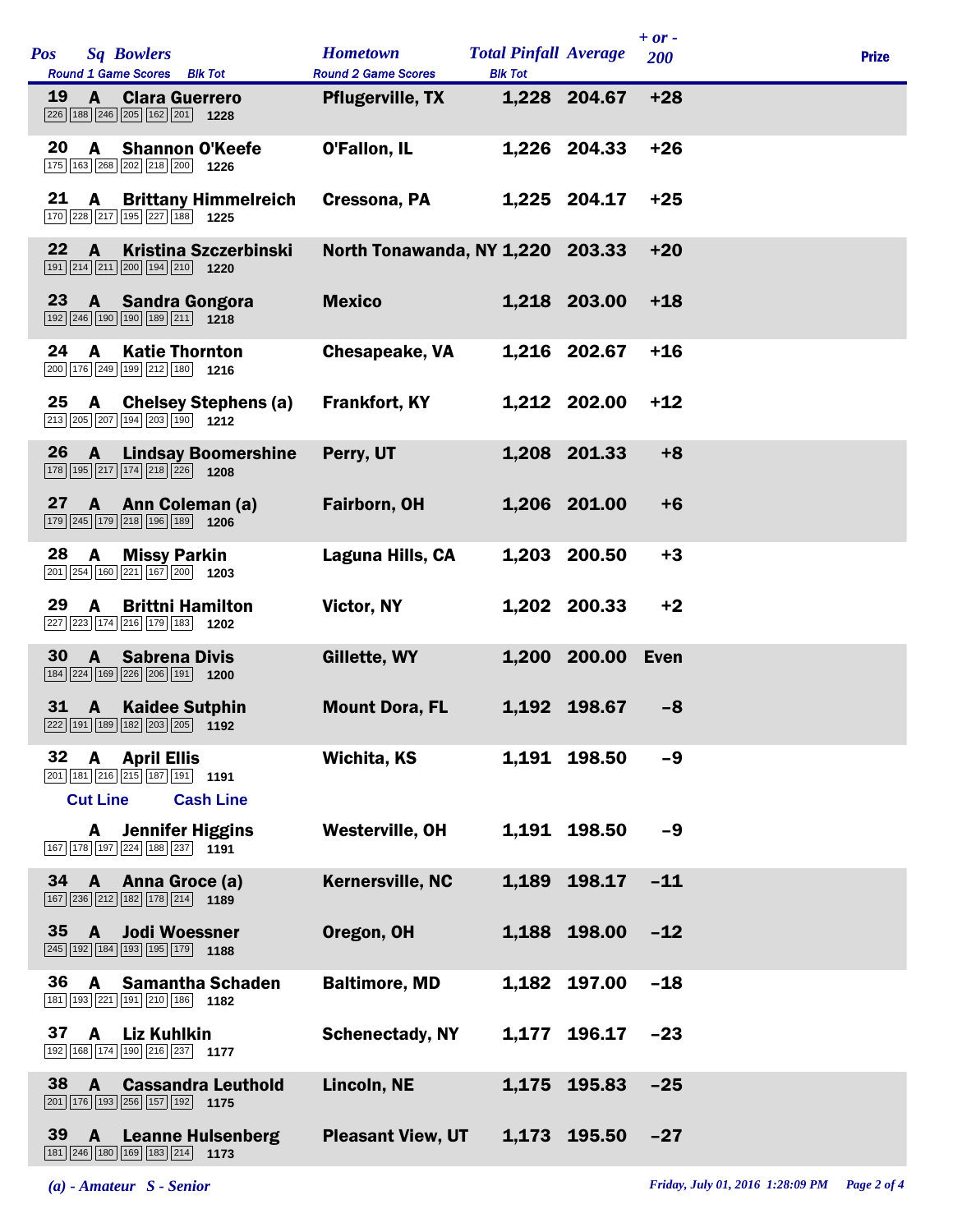| <b>Sq Bowlers</b><br><b>Pos</b><br>Round 1 Game Scores Blk Tot                                                                                 | <b>Hometown</b><br><b>Round 2 Game Scores</b> | <b>Total Pinfall Average</b><br><b>Blk Tot</b> |              | $+ or -$<br>200 | <b>Prize</b> |
|------------------------------------------------------------------------------------------------------------------------------------------------|-----------------------------------------------|------------------------------------------------|--------------|-----------------|--------------|
| 40<br>A Nicole Trudell (a)<br>175 214 180 210 203 189 1171                                                                                     | <b>Bridgeport, CT</b>                         |                                                | 1,171 195.17 | $-29$           |              |
| 41<br><b>A</b> Stefanie Johnson<br>$\boxed{216}$ $\boxed{200}$ $\boxed{208}$ $\boxed{145}$ $\boxed{218}$ $\boxed{182}$ <b>1169</b>             | <b>Grand Prairie, TX</b>                      |                                                | 1,169 194.83 | $-31$           |              |
| 42 A Maria Jose Rodriguez<br>$\boxed{173}$ $\boxed{229}$ $\boxed{224}$ $\boxed{169}$ $\boxed{194}$ $\boxed{178}$ 1167                          | <b>Austin, TX</b>                             |                                                | 1,167 194.50 | $-33$           |              |
| 43<br><b>Sarah Lokker</b><br>$\mathbf{A}$<br>196 200 182 194 203 189 164                                                                       | <b>New Baltimore, MI</b>                      |                                                | 1.164 194.00 | $-36$           |              |
| 44<br>$\mathbf{A}$<br><b>Danielle McEwan</b><br>184 233 142 195 212 197 1163                                                                   | <b>Stony Point, NY</b>                        |                                                | 1,163 193.83 | $-37$           |              |
| 45<br><b>A</b> Ashly Galante<br>$\boxed{167}$ $\boxed{191}$ $\boxed{192}$ $\boxed{219}$ $\boxed{225}$ $\boxed{163}$ <b>1157</b>                | Palm Harbor, FL                               |                                                | 1,157 192.83 | $-43$           |              |
| 46 A<br><b>Daria Kovalova</b><br>$\boxed{245}$ 161 191 201 201 157 1156                                                                        | <b>Wichita, KS</b>                            |                                                | 1,156 192.67 | $-44$           |              |
| 47<br><b>Amanda Greene</b><br>$\mathbf{A}$<br>199 189 234 162 190 178 1152                                                                     | <b>Romney, WV</b>                             |                                                | 1.152 192.00 | $-48$           |              |
| 48<br>A<br><b>Josie Earnest</b><br>189 189 224 187 203 152 1144                                                                                | <b>Nashville, TN</b>                          |                                                | 1,144 190.67 | $-56$           |              |
| 49<br>A Kalynn Carl<br>206 193 209 202 156 177 1143                                                                                            | Albany, NY                                    |                                                | 1,143 190.50 | $-57$           |              |
| <b>Andrea Behr</b><br>A<br>$\boxed{213}$ $\boxed{171}$ $\boxed{172}$ $\boxed{195}$ $\boxed{213}$ $\boxed{179}$ <b>1143</b>                     | <b>Kettering, OH</b>                          |                                                | 1,143 190.50 | $-57$           |              |
| 51<br><b>Jewel Skelton</b><br>A<br>158 173 146 165 207 289 1138                                                                                | Niles, OH                                     |                                                | 1,138 189.67 | $-62$           |              |
| A Brittani Higgins (a)<br>52<br>$\boxed{192}\boxed{202}\boxed{184}\boxed{207}\boxed{193}\boxed{157}$ 1135                                      | <b>Louisville, KY</b>                         |                                                | 1,135 189.17 | $-65$           |              |
| 53<br><b>Jes Lesagonicz</b><br>A<br>153 221 190 174 228 168 1134                                                                               | Atlanta, GA                                   |                                                | 1,134 189.00 | $-66$           |              |
| 54<br>$\mathbf{A}$<br><b>Elysia Current</b><br>$\boxed{160}$ $\boxed{151}$ $\boxed{222}$ $\boxed{178}$ $\boxed{157}$ $\boxed{260}$ <b>1128</b> | Ephrata, PA                                   |                                                | 1,128 188.00 | $-72$           |              |
| 55<br><b>Ashley Purkey</b><br>A<br>175 214 185 192 170 189 1125                                                                                | Godfrey, IL                                   |                                                | 1,125 187.50 | $-75$           |              |
| 56<br><b>Rachael Gittings</b><br>A<br>196 181 193 150 191 213 1124                                                                             | <b>Glen Allen, VA</b>                         |                                                | 1,124 187.33 | $-76$           |              |
| 57<br>A<br>Jerracah Heibel (a)<br>222 197 161 183 189 170 1122                                                                                 | Indianapolis, IN                              |                                                | 1,122 187.00 | $-78$           |              |
| Sarah Muench (a)<br>A<br>166 190 181 201 214 170 1122                                                                                          | Altoona, IA                                   |                                                | 1,122 187.00 | $-78$           |              |
| <b>Jackie Carbonetto</b><br>59<br>A<br>$\boxed{211}$ 191 156 160 182 211 1111                                                                  | <b>Blauvelt, NY</b>                           |                                                | 1,111 185.17 | $-89$           |              |
| Kayla Johnson<br>A<br>150 189 188 226 179 179 1111                                                                                             | <b>Washington, IL</b>                         |                                                | 1,111 185.17 | $-89$           |              |